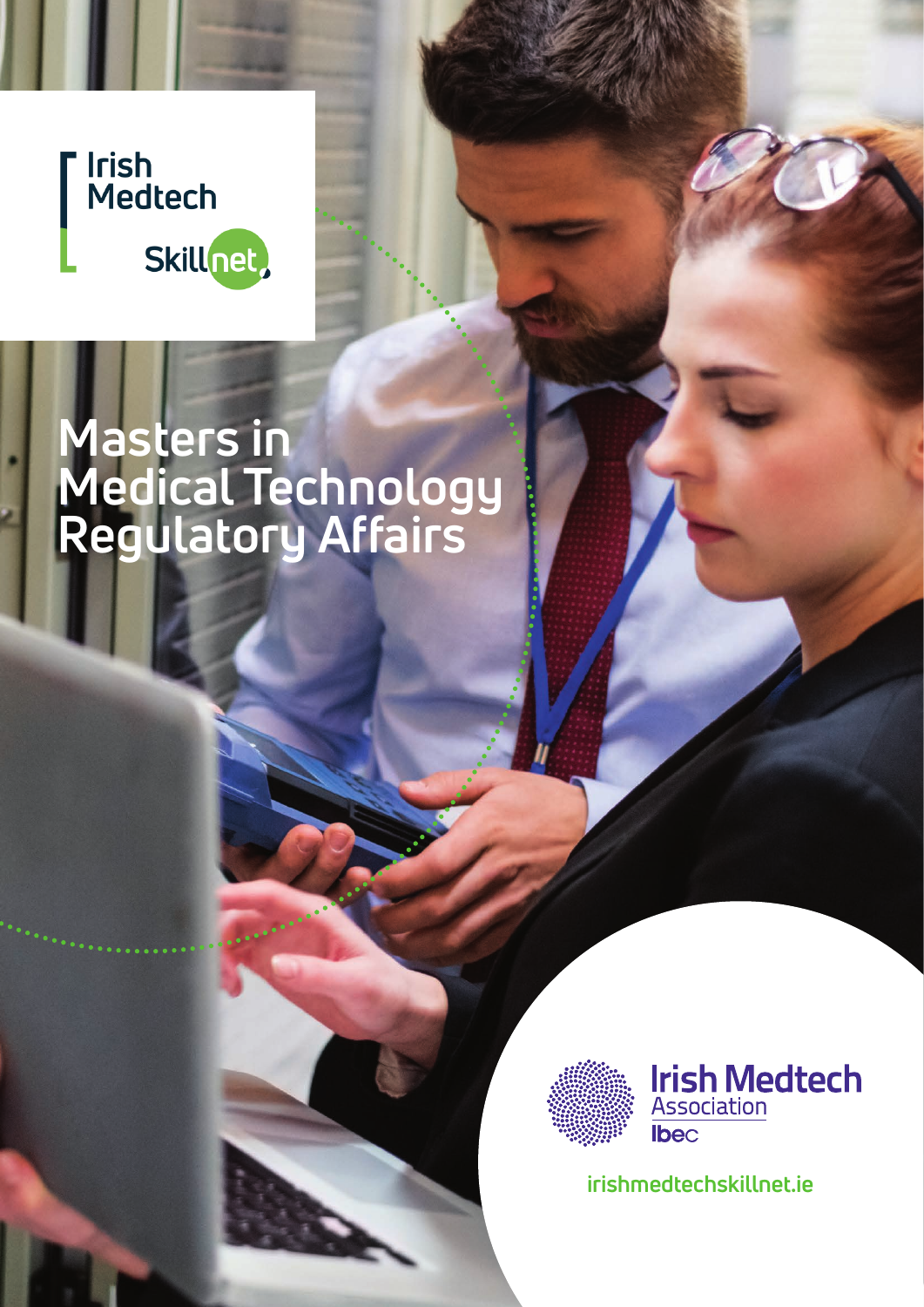The Irish Medtech Skillnet and contracting organisation, the Irish Medtech Association, the Ibec group that represents the Medical Technology sector and IT Sligo in collaboration with NUI Galway are delighted to present the new Masters in Medical Technology Regulatory Affairs.

This programme has been designed to meet the growing requirements of companies in filling regulatory and quality assurance roles. The impetus for the development of this specialist programme emerged from industry needs and the content has been developed in conjunction with a taskforce comprised of regulatory experts from Irish Medtech Association's Regulatory and Quality Working Group.

 $\mathcal{L}(\mathcal{L}_{\mathcal{L}})$  . The continuous contract of  $\mathcal{L}$ 

The course will enable Regulatory Affairs personnel in the Medical Technology industry to understand all current device and diagnostic regulations and to develop the skills necessary to address and prepare for the ever-changing global environment of regulatory affairs. This is an international programme available to students from all regions and provides a unique opportunity to study global regulatory affairs. It provides access to online lectures produced exclusively for the programme by international experts.

Upon successful completion of the programme, participants receive an MSc award at NFQ Level 9.

In collaboration with:





#### **ABOUT IRISH MEDTECH SKILLNET**

Working in partnership with Skillnet Ireland and our contracting organisation, the Irish Medtech Association (Ibec sector), the Irish Medtech Skillnet has over the past number of years grown substantially in direct response to the training needs of Industry. Total expenditure (2008 - 2017) is over €6.3 million with 42% contribution from member companies and the remaining 58% funded by the state. Targets of over 8,900 trainees and 46,000 training days have been achieved.

### **ABOUT IRISH MEDTECH ASSOCIATION**

The Irish Medtech Association is a business sector within Ibec that represents the Medical Technology sector and is a proactive membership organisation with over 170 members located throughout Ireland. It works directly with government and policy makers nationally and internationally, to shape business conditions and drive economic growth. Led by a board of 15 industry leaders, and facilitated by a dedicated professional executive staff, our working groups, forums and task forces are the primary enablers of our strategy.

### **ENTRY REQUIREMENTS**

Open to students who have obtained a Level 8 primary degree in a science/engineering subject related to the life sciences. Previous or current experience in regulatory affairs (minimum two years) may be taken into account in assessing entry qualifications for candidates with relevant Level 7 qualification with appropriate experience.

Candidates who have completed modules in cognate programme areas may also enter the programme and gain exemptions as determined by the Programme Committee in accordance with the partner Institutions' guidelines. Cases will be assessed on an individual basis by the Programme Committee. Students applying on the basis of formal qualifications and supplementary accredited prior learning (APL) for core pre-requisites will be required to submit full details and references to the Programme Board for consideration of educational equivalencies. Prior experiential learning will be assessed using guidelines recommended by the Academic Council of IT Sligo and NUI Galway.

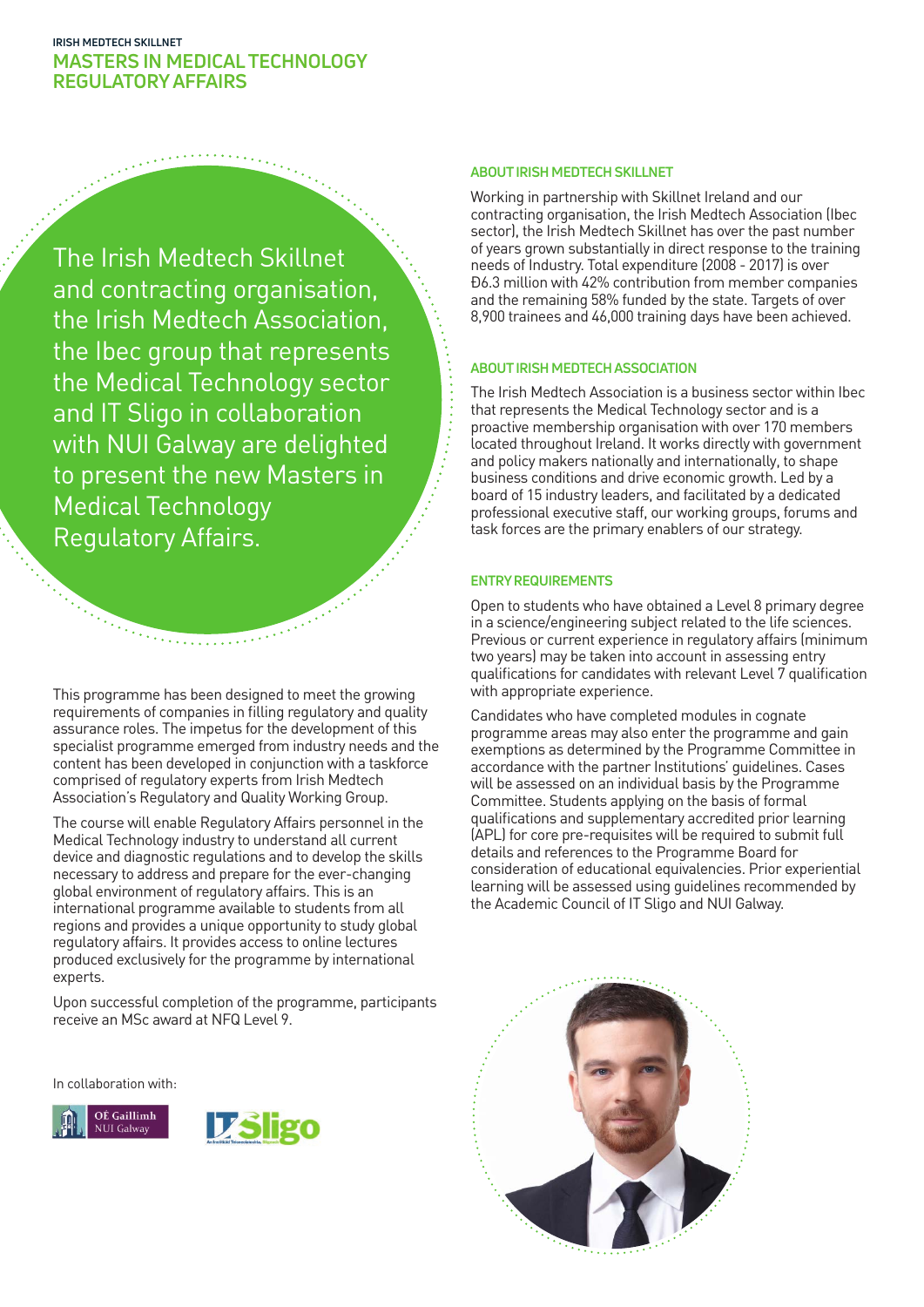### **CERTIFICATION**

NFQ Level 9 – 90 credits

### **PROGRAMME COSTS**

| Irish Medtech Skillnet members<br>residing and working in Ireland                                              | €8,100  |
|----------------------------------------------------------------------------------------------------------------|---------|
| Non Members residing and working in Ireland                                                                    | €10,800 |
| Eligible EU-nationals residing and working in<br>Europe (outside of Ireland) within the last 3 years           | €12,000 |
| Parent company staff of Irish Medtech<br>Association member companies, outside<br>of Ireland, NON-EU nationals | €18,000 |
| NON Irish Medtech Association member<br>companies, outside of Ireland, NON-EU nationals                        | €20.000 |

### **DELIVERY**

The programme will employ a blended learning approach involving synchronous and asynchronous online lectures. Lectures are delivered "Live" on a weekly basis to students using the software package Adobe Connect. Students who cannot attend the live lectures may view the recorded lectures anytime, with links to the recordings placed on the Moodle page for the respective subject. Lecture recordings can also be downloaded by students using Panopto software.

Moodle acts as the virtual learning environment (VLE) whereby students enrol on a VLE page for a respective subject and lecturers provide learning materials, notes and handouts to them via the VLE.

The VLE can also be used to assess students through open-book exams using multiple choices, matching questions as well as short and long answer questions. The blended delivery format proposed for this programme includes online (synchronous and asynchronous learning), and E-moderated discussion boards, as well as workshops, group project work, case studies and variety of other teaching and learning tools.

#### **PROPOSED STUDENT ENGAGEMENT**

Students will study 3 modules per semester. The students will typically have a 1 hour live lecture per week on each of the three modules. These lecture slots and associated

assessment dates/times will be communicated to students at the start of each new semester. These lectures will be supplemented with additional reading material. Students will engage up to 5 hours independent learning per module per week.

This includes assessment times and assignments. The workload may vary slightly from week to week.

Assessment of students will be based on 100% continuous assessment with assignments throughout the course in conjunction with submission of the final dissertation at the end of year 2.

#### **ASSESSMENT GRADING SYSTEMS**

All assessments are assigned a percentage of the total module marks and this is indicated to the students at the commencement of each module or module part. These percentages are also indicated in the assessment matrices. This is to ensure that the students can assign the appropriate level of commitment and energy to any given assessment.

#### **SAMPLE DELIVERY SCHEDULE**

Year 1 - Semester 1 (September - December)

Week 2 September 1 day on campus student induction

### Mid-Late November

1.5 days on campus workshop covering all 3 modules per semester

Year 1- Semester 2 Semester 2 (January - May)

#### Mid - Late March

1.5 days on campus workshop covering all 3 modules per semester

#### **PROGRAMME TEAM**

The educational elements will be provided by academic staff from the Institute of Technology Sligo and NUI Galway.

Additional lecturing and workshop contributions, as required, will be provided by industry experts from the Medical Technology sector.

The programme will be delivered over 2 years.

### **YEAR 1 SEMESTER 1 YEAR 2 SEMESTER 1**

EU Medical Technology Regulatory Affairs - Introduction EU Medical Technology Regulatory Affairs - Advanced US Medical Technology Regulatory Affairs- Introduction US Medical Technology Regulatory Affairs - Advanced Technical Report Writing Technical Report Writing Risk Management, Labelling & Promotion

Clinical Evaluation **Design Assurance, Sterilisation and Biocompatability** Quality Management System **Accord Accord Post Market Surveillance** 

#### **YEAR 1 SEMESTER 2 YEAR 2 SEMESTER 2**

Global Medical Technology Regulatory Affairs - Introduction Global Medical Technology Regulatory Affairs - Advanced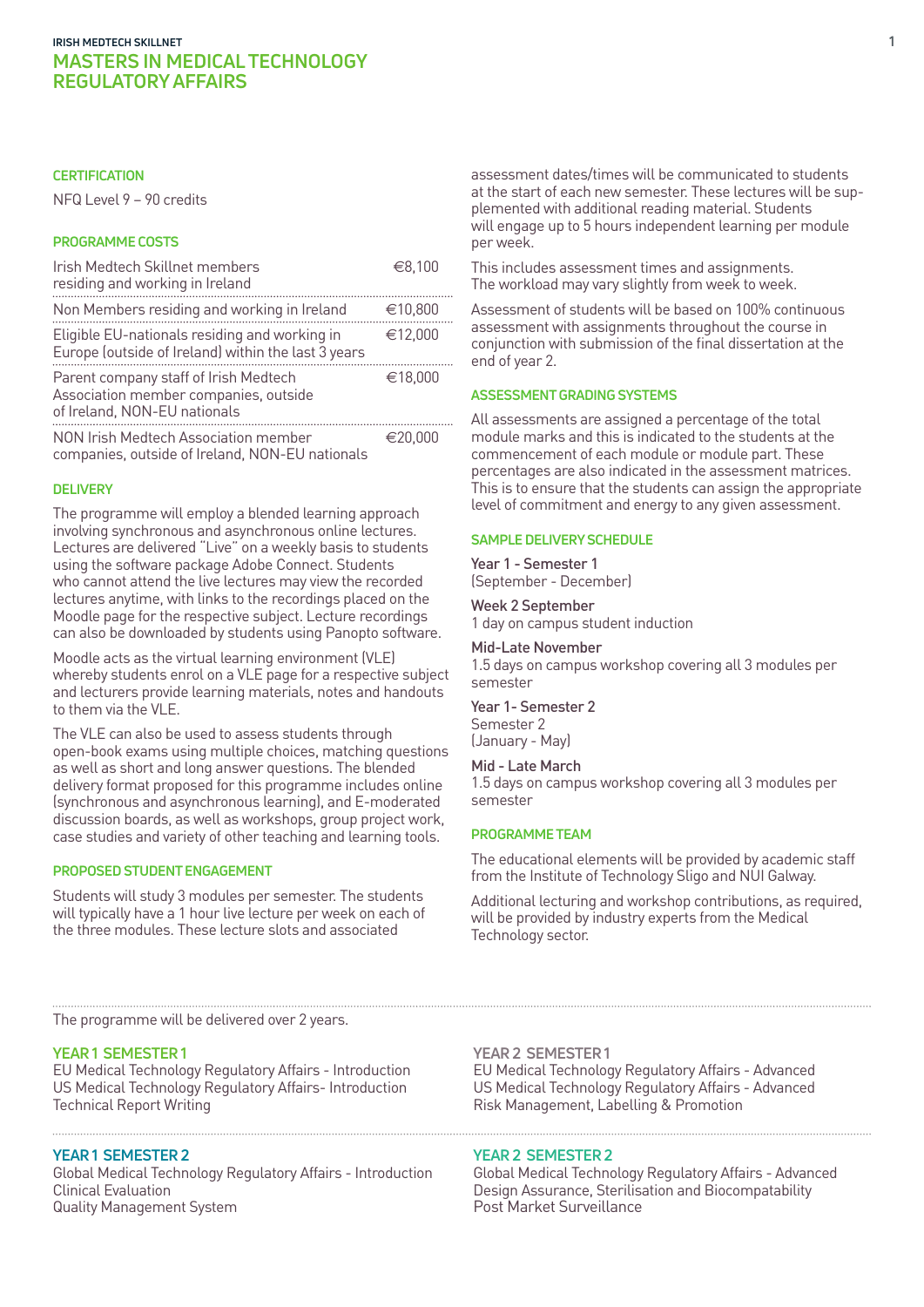### SYLLABUS **YEAR 1** SEMESTER 1

### **MODULE CONTENT**

## Introduction to EU Medical Technology Regulatory Affairs

### **MODULE DESCRIPTION**

This module is taken by Level 9 students in Medical Technology Regulatory Affairs. It aims to provide students with a detailed knowledge and understanding of the regulatory pathway for placing medical devices on the market in the EU. It explains the legislation applicable and guidelines available to medical device manufacturers.

#### **LEARNING OUTCOMES**

On completion of this module the learner will/should be able to:

- 1. Demonstrate they have detailed knowledge and understanding of the main EU directives and their context within the EU legislative framework including Directive 98/79/EC
- 2. Source and interpret medical device directives currently regulating medical device classification within the EU and demonstrate ability to classify devices, including complex combination or novel devices appropriately
- 3. Demonstrate they have detailed knowledge and understanding of the role and expectations of the manufacturer, authorized representative, Notified Body and Competent Authority
- 4. Demonstrate they have detailed knowledge and understanding of current conformity assessment procedures
- 5. Source and interpret ISO13485 and various other relevant standards and guidance documents e.g. MEDDEVS, NB MEDS, GHTF guidance
- 6. Demonstrate they have detailed knowledge and understanding of the essential requirements of each device and how a manufacturer will address and meet each essential requirement
- 7. Identify the submission types involved in the EU regulatory system

### **MODULE CONTENT**

### Introduction to US Medical Technology Regulatory Affairs

### **MODULE DESCRIPTION**

This module is taken by Level 9 students in Medical Technology Regulatory Affairs. It aims to provide students with a detailed knowledge and understanding of the regulatory pathway for placing medical devices on the market in the US. It explains the legislation applicable and guidelines available to medical device manufacturers.

### **LEARNING OUTCOMES**

On completion of this module the learner will/should be able to:

- 1. Demonstrate they have detailed knowledge and understanding of the US FDA administrative and legislative structure (FD&C Act) and requirements
- 2. Source and interpret regulations and guidance documents

currently applicable to medical device classification within the US and demonstrate ability to classify devices appropriately

- 3. Critique FDA guidance documents, consensus standards, FDA forms etc.
- 4. Illustrate an understanding of the steps required to achieve market clearance/approval for a US destined medical device including all aspects and types of 510(k), PMA, IDE and De Novo applications.
- 5. Analyze requirements for device registration, device listing and establishment registration and post market surveillance requirements once a product is placed on the market.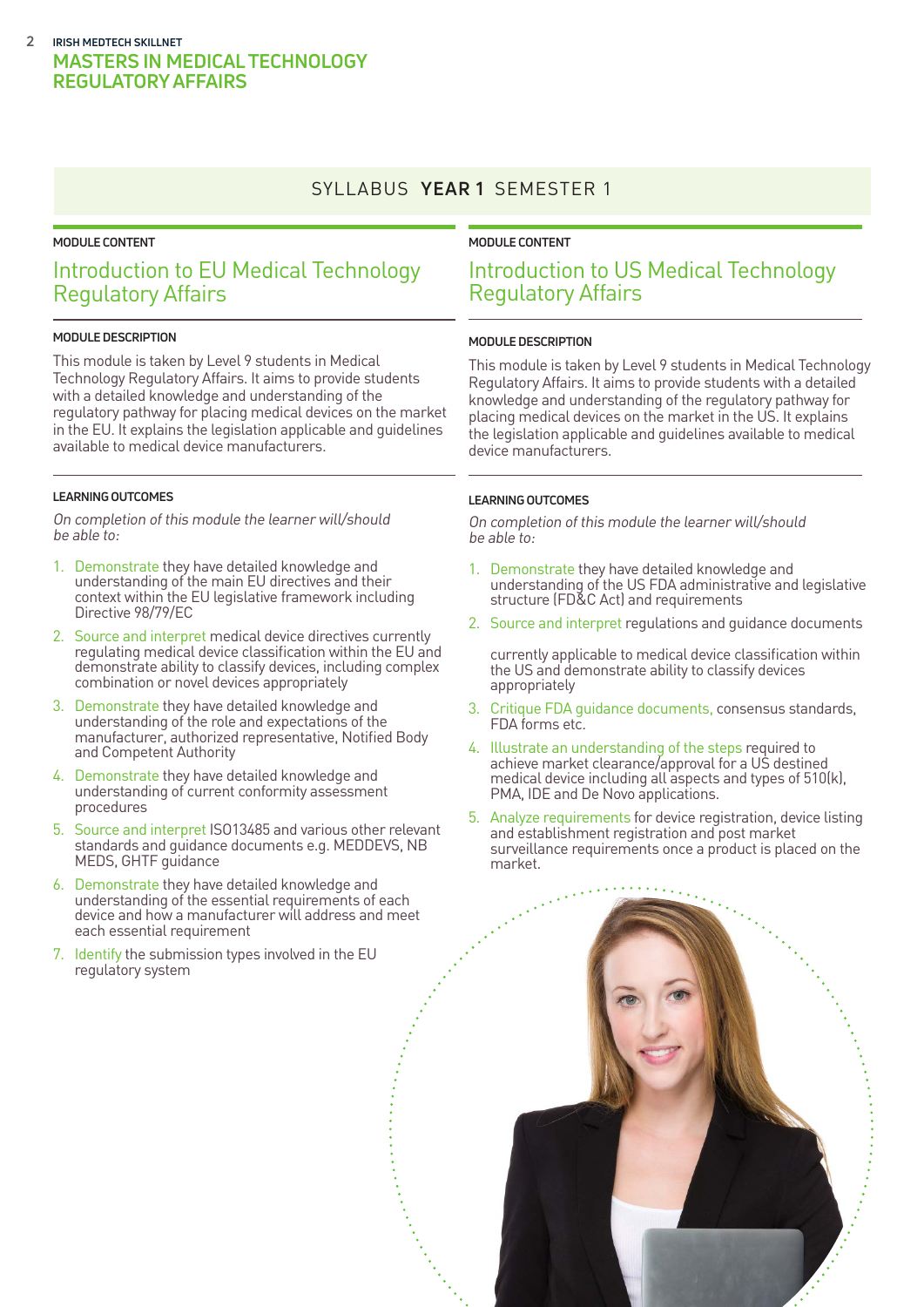### **MODULE CONTENT**

# Technical Report Writing

#### **MODULE DESCRIPTION**

Technical Report Writing teaches the participant not only the critical techniques a scientist needs to know when conducting research but also how to write about his or her work. Not only is this relevant for a dissertation and assignments but also for generating formal reports such as clinical evaluation reports.

Professionals in industry require the skills to share their work with others, to communicate their learning, their discoveries and their failures, thus improving research and thus benefiting the industry as a whole and more importantly, the patient.

### **LEARNING OUTCOMES**

On completion of this module the learner will/should be able to:

- 1. Appreciate the nature and importance of technical report writing and review in industry
- 2. Evaluate the suitability of research methodologies for the purpose of undertaking research
- 3. Conduct and synthesise an academic literature search relevant to a proposed dissertation or topic
- 4. Present the research findings in a critically reflective manner which acknowledges the limitations of the research methods
- 5. Critically review the ethical issues involved in the undertaking of clinical research
- 6. Formulate and compare methods for data analysis and the presentation of results and compare different methods when presenting different results
- 7. Present a comprehensive dissertation proposal

### SYLLABUS **YEAR 1** SEMESTER 2

### **MODULE CONTENT** Introduction to Global Medical Technology Regulatory Affairs

#### **MODULE DESCRIPTION**

This module is taken by Level 9 students in Medical Technology Regulatory Affairs. It aims to provide students with a detailed knowledge and understanding of the regulatory pathway for placing medical devices on the market outside of the US and EU, specifically Russia/CiS; Brazil/Latin America; Canada/Australia. It explains the legislation applicable and guidelines available to medical device manufacturers. It also addresses emerging technologies.

### **LEARNING OUTCOMES**

- 1. Demonstrate they have detailed knowledge and understanding of the administrative and legislative structure and requirements for medical devices in key global markets to include Russia/CIS; Brazil/Latin America; Canada/Australia
- 2. Identify key differences between these regulatory systems and that of the EU and US and outline methodology to ensure a device can utilize key documentation from EU and US applications in achieving market approval in the above defined jurisdictions
- 3. Critique guidance, directives and legislation currently regulating medical device classification within these global markets and demonstrate ability to classify devices appropriately
- 4. Articulate an understanding of how to define the regulatory pathway for medical devices in these global markets including complex combination or novel devices
- 5. Demonstrate they have detailed knowledge and understanding of how to manage change control from a global point of view.
- 6. Source and interpret reimbursement requirements

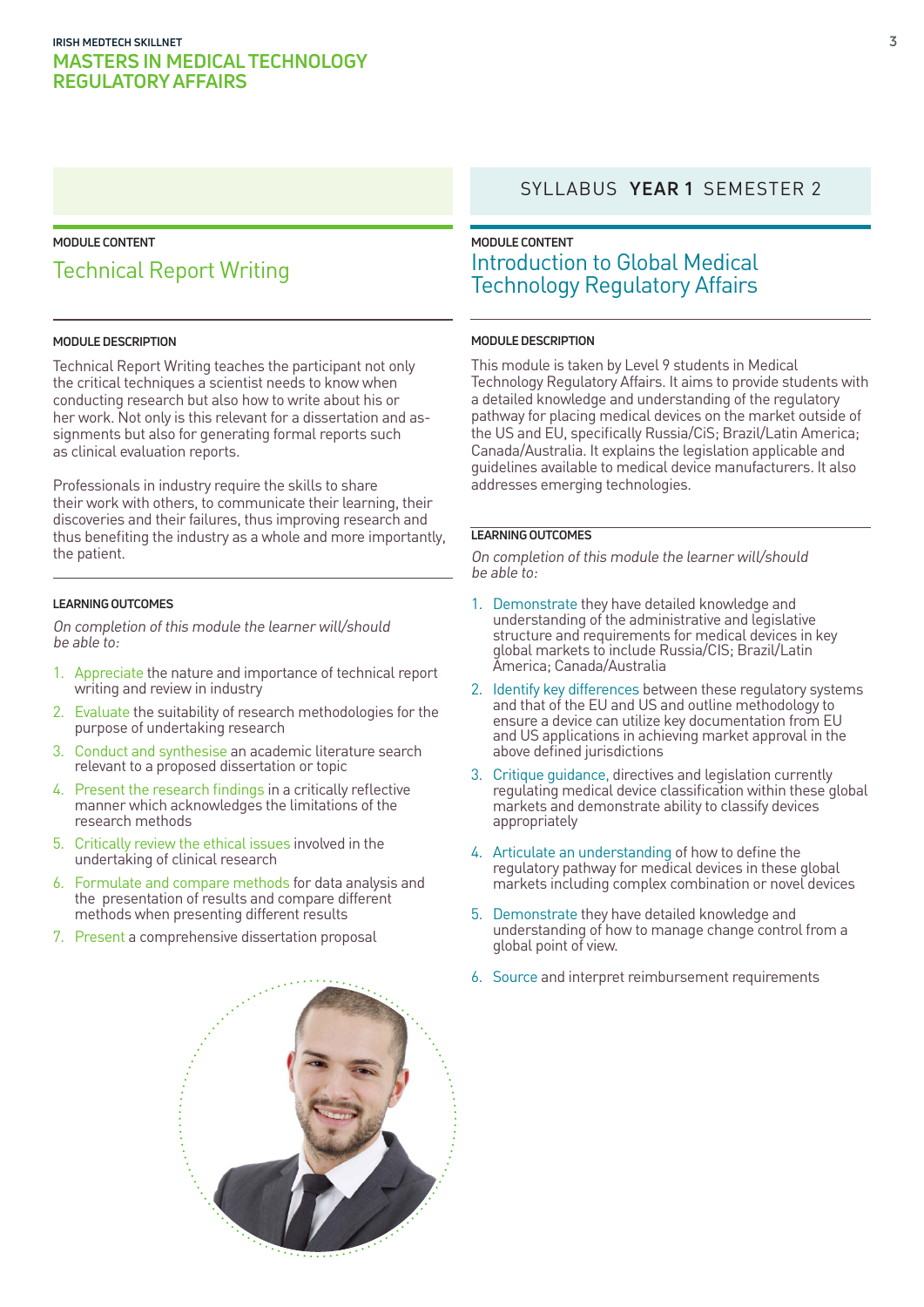### SYLLABUS **YEAR 1** SEMESTER 2

### **MODULE CONTENT**

## Clinical Evaluation

#### **MODULE DESCRIPTION**

This module is taken by Level 9 students in Medical Technology Regulatory Affairs. It aims to provide students with a detailed knowledge and understanding of the regulatory pathway for placing medical devices on the market in the EU. It explains the legislation applicable and guidelines available to medical device manufacturers.

### **LEARNING OUTCOMES**

On completion of this module the learner will/should be able to:

- 1. Demonstrate they have detailed knowledge and understanding of the key clinical terms, types of studies, key clinical requirements and associated standards
- 2. Source and interpret, regulations, standards and guidances on how clinical requirements in chosen markets are achieved
- 3. Critique the role of human factors studies and the impact of risk assessment
- 4. Demonstrate an ability to prepare documentation associated with clinical evaluations
- 5. Demonstrate they have detailed knowledge and understanding of clinical investigations application process and reimbursement
- 6. Illustrate an ability to prepare regulatory submissions and clinical trial applications
- 7. Formulate and communicate a competency in how to complete a full clinical evaluation plan, which will include objectives, methodology and literature searching processes and resulting clinical evaluation report including format, contents and layout
- 8. Demonstrate an ability to prepare a clinical evaluation report
- 9. Identify the interaction between risk analysis and clinical evaluation
- 10.Evaluate and assess a medical device to determine what, if any, clinical studies are required based upon a critical review of existing data for comparable medical devices (consider strategy development, investigation design and clinical evaluation context)

### **MODULE CONTENT** Quality Management System

### **MODULE DESCRIPTION**

This module is taken by Level 9 students in Medical Technology Regulatory Affairs. It aims to provide students with a detailed knowledge and understanding of the regulatory pathway for placing medical devices on the market in the US. It explains the legislation applicable and guidelines available to medical device manufacturers.

### **LEARNING OUTCOMES**

- 1. Demonstrate they have detailed knowledge and understanding of how a medical device is designed, developed and manufactured in line with 20 CFR 820 and ISO13485
- 2. Source and interpret ISO13485, CFR 820 and various other relevant standards
- 3. Understand and evaluate the key elements of 21 CFR 820 including but not exclusive to Quality Management System, Management responsibility, Resource Management, Product Realization, Measurement Analysis and Improvement
- 4. Demonstrate they have detailed knowledge and understanding of a QMS as specified by CFR820
- 5. Illustrate a thorough understanding of the underlying principles involved in regulatory compliance, the importance of auditing, best practice on dealing with auditors, Supplier and vendor approach, audit programme, preparation, audit management, dealing with regulatory agencies , audit response process, internal quality standards communication, effective line clearance, training, process flow charts, Part 11 compliance etc.
- 6. Conduct a systematic and independent examination of the effectiveness of a quality system or of its parts and demonstrate an awareness of the importance of auditor training and the internal auditing programme and how to deal with unannounced audits
- 7. Formulate and communicate an ability to implement quality and technical agreements
- 8. Demonstrate they have a detailed knowledge and understanding of the required actions to release product post regulatory approval
- 9. Demonstrate they have detailed knowledge and understanding of the regulatory role and requirements throughout the product development process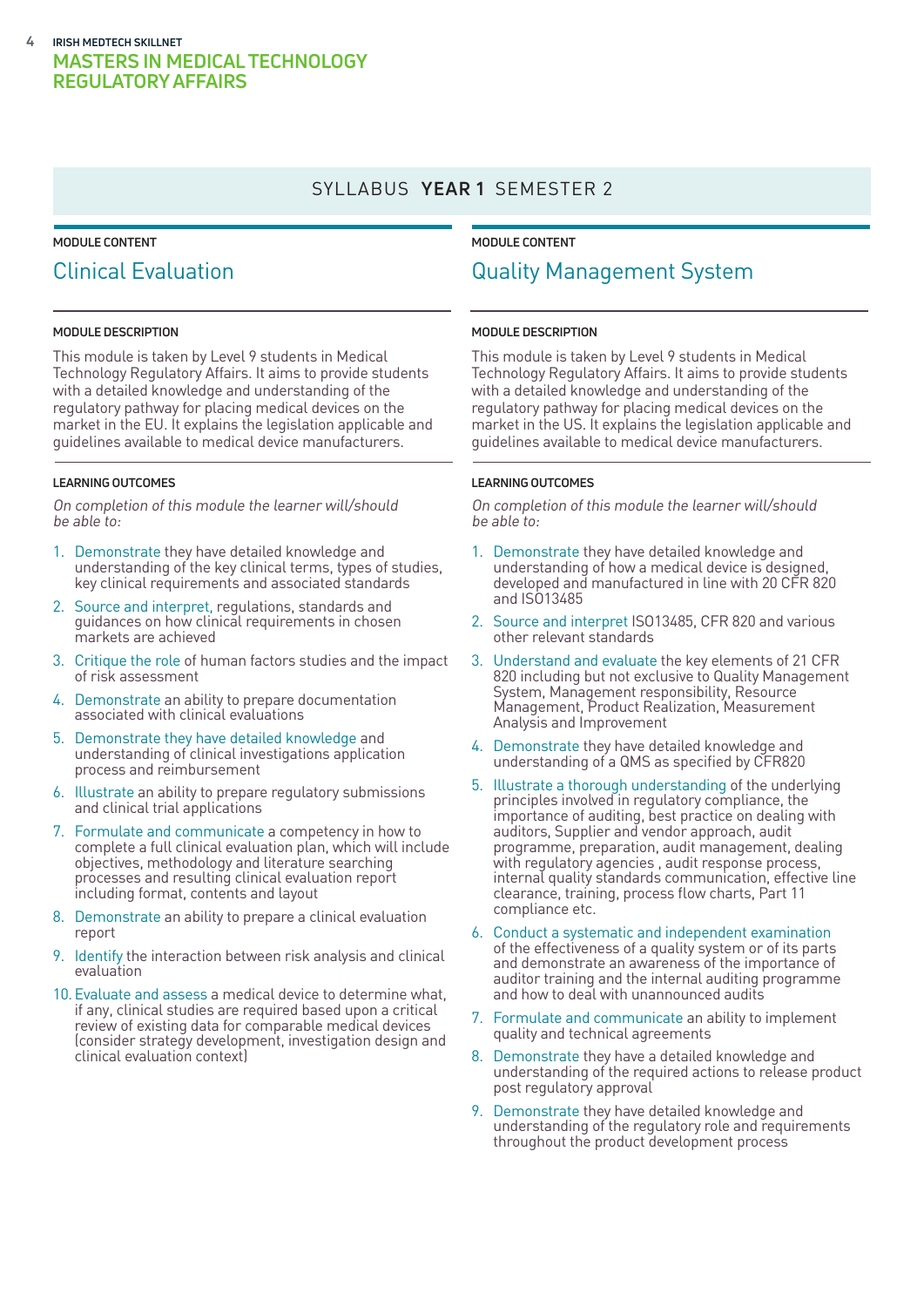### SYLLABUS **YEAR 2** SEMESTER 1

### **MODULE CONTENT**

## EU Medical Technology Regulatory Affairs Advanced

### **MODULE DESCRIPTION**

This module is taken by Level 9 students in Medical Technology Regulatory Affairs. It aims to provide students with a detailed knowledge and understanding of the regulatory pathway for placing medical devices on the market in the EU, the essential requirements of devices and submission types & emerging technologies.

### **LEARNING OUTCOMES**

On completion of this module the learner will/should be able to:

- 1. Demonstrate they have detailed knowledge and understanding of how to manage change control from a EU regulatory perspective throughout the entire medical device lifecycle
- 2. Demonstrate they have detailed knowledge and understanding of how to define the regulatory pathway for medical devices including complex combination or novel devices and devise appropriate regulatory strategies for a number of theoretical devices
- 3. Demonstrate they have detailed knowledge and understanding of the submission types involved by completion of mock technical documentation from classification through to commercialisation
- 4. Demonstrate they have detailed knowledge and understanding of CE Mark renewal process and Directive 98/79/EC
- 5. Demonstrate they have detailed knowledge and understanding of additional country specific requirements prior and post placement on market
- 6. Source and interpret reimbursement requirements in each member state

### **MODULE CONTENT**

### US Medical Technology Regulatory Affairs Advanced

### **MODULE DESCRIPTION**

This module is taken by Level 9 students in Medical Technology Regulatory Affairs. It aims to provide students with a detailed knowledge and understanding of the regulatory pathway for placing medical devices on the market in the US, the essential requirements of devices, submission types and change control and emerging technologies.

### **LEARNING OUTCOMES**

- 1. Demonstrate they have detailed knowledge and understanding of the submission types involved by completion of mock submission documentation from classification through to commercialization
- 2. Formulate and communicate judgements with regard to regulatory decision making process for devices and demonstrate ability to interact effectively with FDA agents
- 3. Analyse and evaluate data from US FDA MAUDE (Manufacturer and user facility device experience) database
- 4. Demonstrate they have detailed knowledge and understanding of how to manage change control for a product destined for US market
- 5. Source and interpret relevant reimbursement requirements



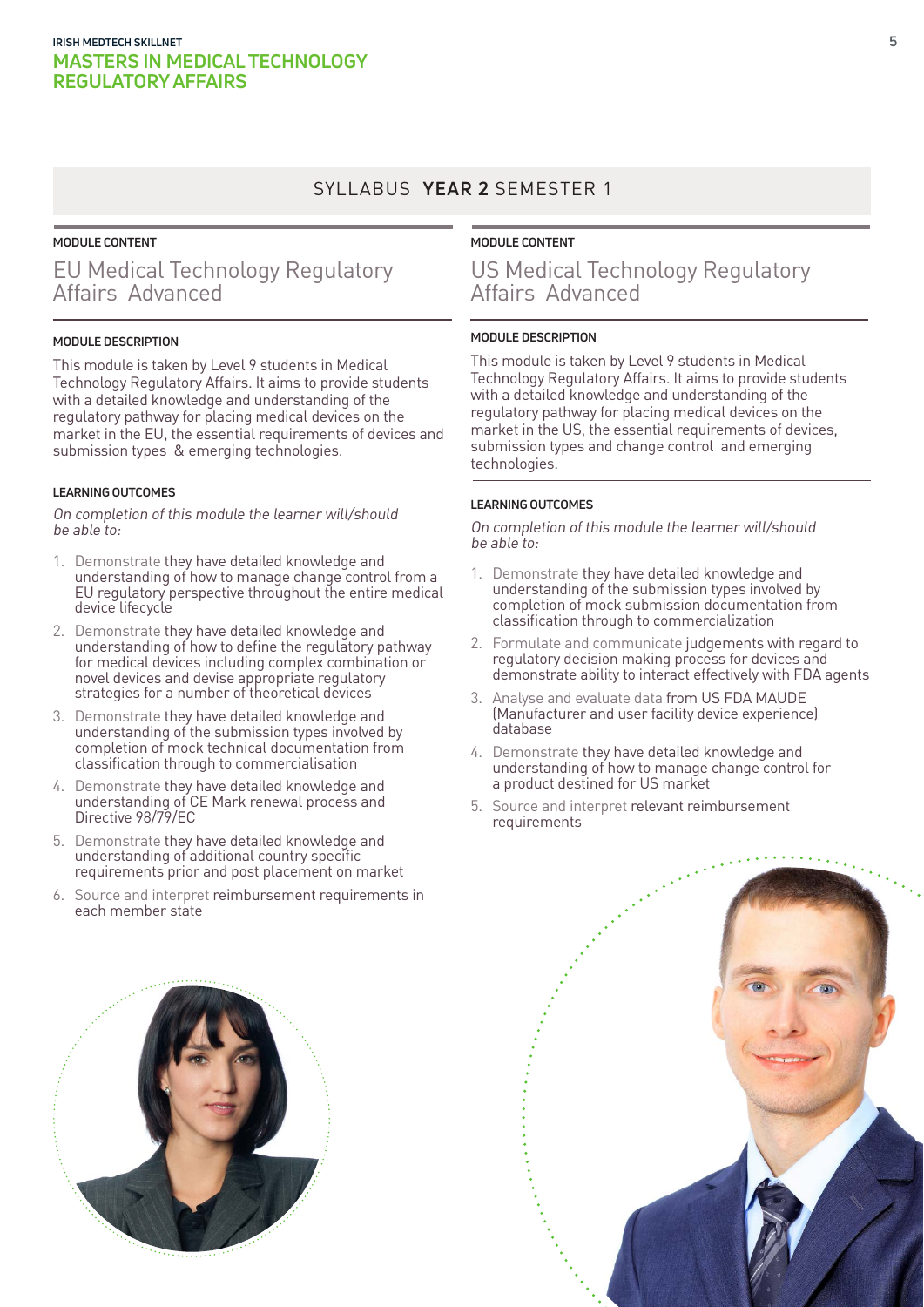### **MODULE CONTENT**

Risk Management, Labelling & Promotion

### **MODULE DESCRIPTION**

This module is taken by Level 9 students in Medical Technology Regulatory Affairs. It aims to provide students with a detailed knowledge and understanding of the labelling, sale and supply regulatory requirements for medical devices. The module also covers the application of risk management to medical devices.

### **LEARNING OUTCOMES**

On completion of this module the learner will/should be able to:

- 1. Demonstrate they have detailed knowledge and understanding of the content and application of ISO 14971: Medical devices - application of risk management to medical devices & risk management planning and the key components of a risk management file.
- 2. Implement a risk management plan including risk analysis, risk evaluation, implementation of appropriate risk controls and conduct a risk/benefit analysis.
- 3. Communicate they have a detailed knowledge and understanding of the EU/US/Global legislation and regulations associated with medical device labelling and global perspectives on UDI, harmonised symbols, structure of IFU, intended use, contraindications, label / IFU review best practice, elabelling.
- 4. Demonstrate they have a detailed knowledge and understanding of the legislation and regulations associated with medical device advertising and promotion from EU/US and Gobal perspective and also country specific requirements.
- 5. Communicate a detailed knowledge of context of off label use/on label use and particular requirements for website content.
- 6. Evaluate the relevance of social media (twitter, blogs..) and future directions for advertising and promotion. Evaluate the place of physician /customer contact and direct to consumer advertising in promotion strategy.
- 7. Formulate and communicate judgements from a regulatory standpoint in each step of the risk management process and demonstrate ability to interact effectively with regulatory agents.



### SYLLABUS **YEAR 2** SEMESTER 1 SYLLABUS **YEAR 2** SEMESTER 2

### **MODULE CONTENT** Global Medical Technology Regulatory Affairs Advanced

### **MODULE DESCRIPTION**

This module is taken by Level 9 students in Medical Technology Regulatory Affairs. It aims to provide students with a detailed knowledge and understanding of the regulatory pathway for placing medical devices on the market outside of the US and EU, specifically China, Japan, SE Asia (Taiwan/Korea etc). It explains the legislation applicable and guidelines available to medical device manufacturers. It also addresses emerging technologies.

### **LEARNING OUTCOMES**

- 1. Demonstrate they have detailed knowledge and understanding of the administrative and legislative structure and requirements for medical devices in key global markets to include but not limited to China, Japan, SE Asia (Taiwan/Korea etc)
- 2. Identify key differences between these regulatory systems and that of the EU and US and outline methodology to ensure a device can utilize key documentation from EU and US applications in achieving market approval in the above defined jurisdictions
- 3. Source and interpret guidance, directives and legislation currently regulating medical device classification within these global markets and demonstrate ability to classify devices appropriately
- 4. Source and interpret local global market standards
- 5. Demonstrate they have detailed knowledge and understanding of how to define the regulatory pathway for medical devices in these global markets including complex combination or novel devices
- 6. Demonstrate they have detailed knowledge and understanding of how to achieve market clearance/ approval for a medical device destined for a global marketplace and how to address post market surveillance requirements once a product is placed on the market
- 7. Demonstrate they have detailed knowledge and understanding of the submission types involved by completion of mock technical documentation from classification through to commercialization
- 8. Formulate and communicate judgements with regard to regulatory issues for devices such as country specific nuances connected with entry/exit from each country and demonstrate ability to interact effectively with appropriate authorities
- 9. Demonstrate they have detailed knowledge and understanding of how to manage change control from a global point of view
- 10. Source and interpret reimbursement requirements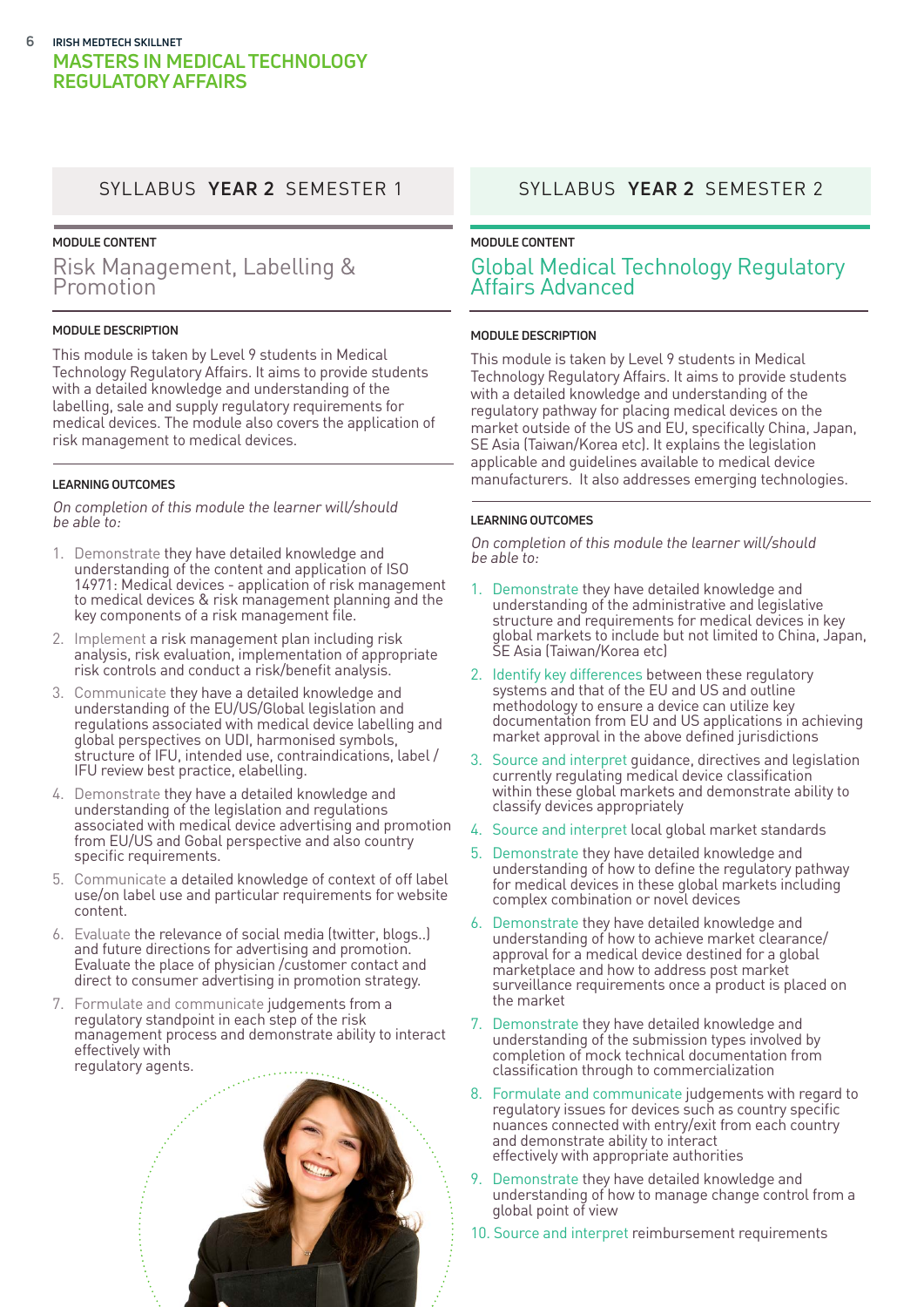### SYLLABUS **YEAR 2** SEMESTER 2

### **MODULE CONTENT**

### Design Assurance, Sterilisation and **Biocompatability**

#### **MODULE DESCRIPTION**

This module is taken by Level 9 students in Medical Technology Regulatory Affairs. It aims to provide students with a detailed knowledge and understanding of the design assurance process, common sterilization techniques for medical devices, associated standards and validation. It aims to provide a basic understanding of common biocompatibility testing methods and interpretation of results.

### **LEARNING OUTCOMES**

On completion of this module the learner will/should be able to:

- 1. Demonstrate an ability to develop verifiable design inputs and understand the links to risk management activities
- 2. Demonstrate an ability to design a test protocol including risk based acceptance criteria, sample sizes and use of appropriate statistical methods
- 3. Develop a test report strategy and demonstrate ability to generate reports
- 4. Critically assess the use of standard and non standard test reports
- 5. Demonstrate they have a detailed knowledge and understanding of the common sterilization techniques for medical devices
- 6. Source and interpret procedures and standards currently regulating medical device sterilization and validation requirements
- 7. Source and interpret ISO10993 1 for evaluation of the biocompatibility of medical devices. Apply classification of the device as outlined in the standard
- 8. Demonstrate an understanding of the common biocompatibility testing methods and interpretation of the test results
- 9. Formulate and communicate an understanding of the rationale and benefit of product characterization
- 10. Evaluate sterilization methods under various headings to include packaging, products effects, costs etc
- 11. Formulate and communicate an ability to generate biocompatibility reports to meet regulatory requirements

### **MODULE CONTENT** Post Market Surveillance

#### **MODULE DESCRIPTION**

This module is taken by Level 9 students in Medical Technology Regulatory Affairs and it aims to provide students with a detailed knowledge and understanding of post market requirements for medical devices. Specifically this module aims to develop the student's ability to create and implement a comprehensive post market surveillance plan to collect, evaluate and respond to data on device safety and performance after market approval.

### **LEARNING OUTCOMES**

- 1. Demonstrate they have detailed knowledge and understanding of global statutory reporting requirements including local interpretation and current expectations with particular emphasis on EU and US requirements
- 2. Demonstrate they have detailed knowledge and understanding of post market surveillance requirements and development of a post market surveillance plan that is consistent with the risk associated with the device based on its intended use
- 3. Demonstrate they have detailed knowledge and understanding of complaint management including assessment, evaluation and response to post market data
- 4. Demonstrate they have detailed knowledge and understanding of risk management principles and requirements including the role of detailed risk assessment in the evaluation and response to post market data
- 5. Demonstrate they have detailed knowledge and understanding of requirements for all types of potential field actions including field safety corrective actions, advisory notices and recalls. This shall include an understanding of the critical components of effective field action management
- 6. Understand the links between CER and risk management and other documentation to proactively incorporate these into routine post market surveillance activities
- 7. Analyse and evaluate post market surveillance data within a risk management process to achieve a lower risk/better product, e.g. data from US FDA MAUDE (Manufacturer and user facility device experience) database
- 8. Formulate and communicate a post marketing surveillance strategy which meets appropriate regulatory requirements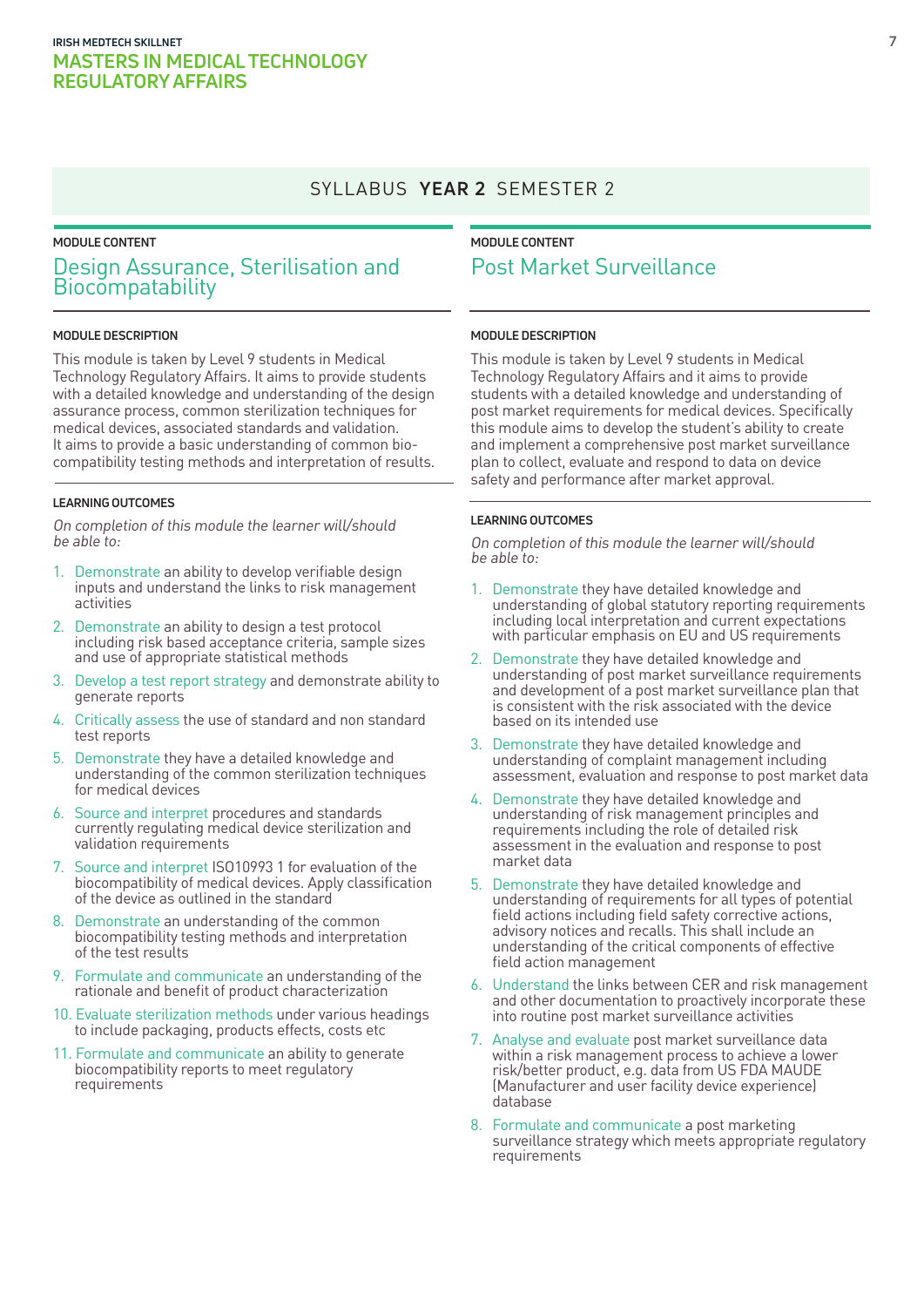### **YEAR 2**

### **MODULE CONTENT**

### Medical Technology Regulatory Affairs **Dissertation**

### **MODULE DESCRIPTION**

This module is taken by Level 9 students in Medical Technology Regulatory Affairs. This module aims to equip participants with the requisite advanced knowledge, understanding and skills to perform medical device related research using traditional and emerging research designs informed by a critical awareness of developments at the forefront of legislation and practice in the medical device industry.

### **LEARNING OUTCOMES**

On completion of this module the learner will/should  $he$  able to:

- 1. Articulate and elaborate an understanding of current thinking on the nature of medical device industry challenges and the value of related research in that context
- 2. Articulate and elaborate an awareness of the ethical dimensions and philosophical consideration relating to the device industry in a range of context
- 3. Manage a research project combining independent study, support sessions and supervision effectively
- 4. Write a coherent research proposal with an acceptable research question or hypothesis
- 5. Conduct a critically focused literature review
- 6. Analyse data according to accepted models of analysis, showing awareness of alternative models of analysis and theoretical frameworks
- 7. Sustain from the evidence obtained, a reasoned argument and draw consistent and coherent conclusions from the research evidence
- 8. Express the relevance and significance of the outcomes/ conclusions of the research project
- 9. Reflect self critically on the outcomes/conclusions of the enquiry and on the research process itself
- 10. Write a dissertation which meets postgraduate standards of technical expertise investigating the subject area or testing the hypothesis outlined in the research proposal
- 11. Develop the skills to present and defend aspects of their research at seminars, conferences and viva's





**8**